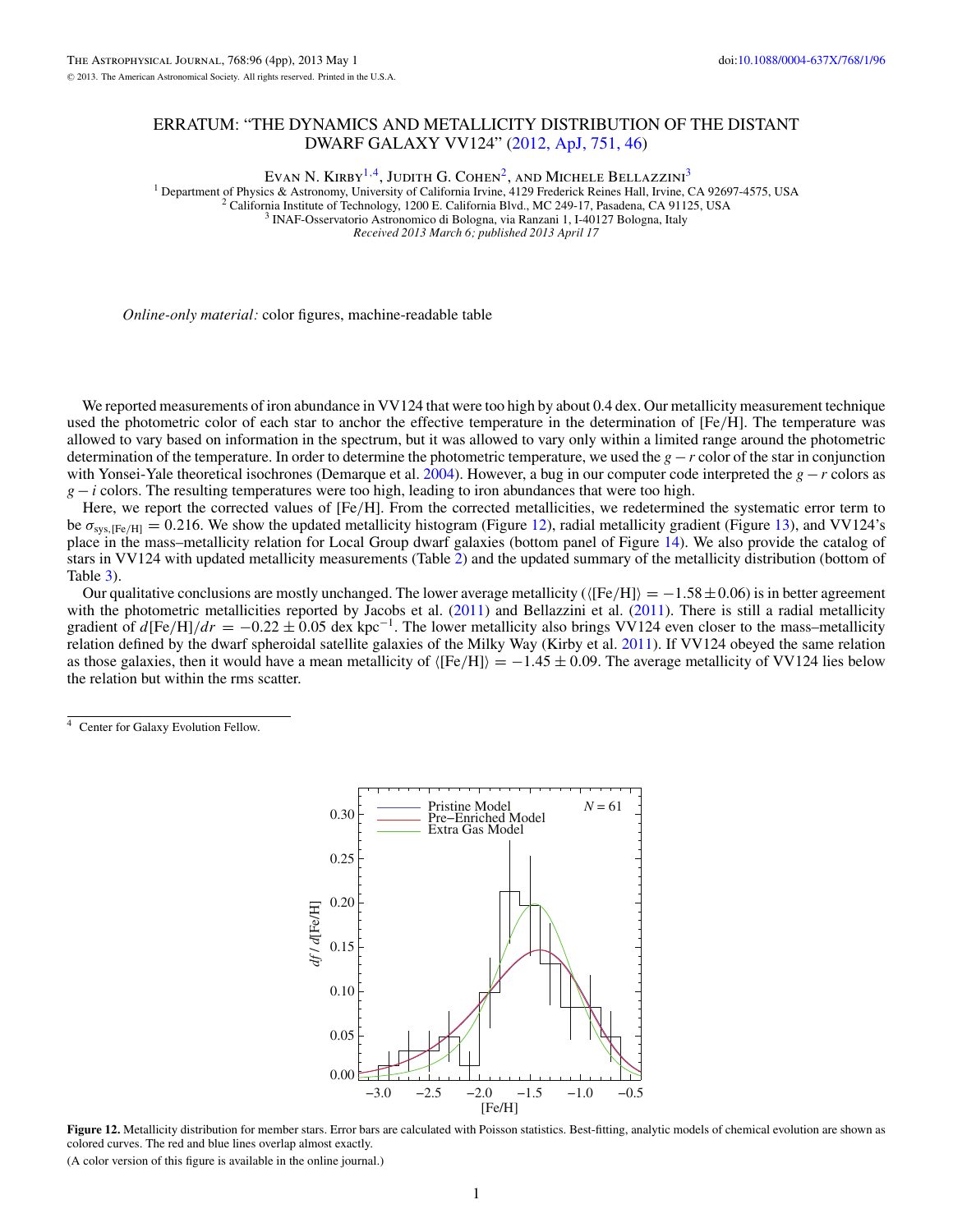<span id="page-1-0"></span>

**Figure 13.** Metallicity as a function of elliptical distance from the center of VV124. The elliptical distance is the semimajor axis of the ellipse ( $\epsilon = 0.44$ ) on which the star lies. The red line is a least-squares fit.

(A color version of this figure is available in the online journal.)



**Figure 14.** Velocity dispersion, mass within the half-light radius, mass-to-light ratio within the half-light radius, dynamical-to-stellar mass ratio within the half-light radius, and average metallicity vs. stellar mass (left) and luminosity (right) for dSph and dwarf elliptical galaxies in the Local Group. VV124 is represented by a red star. Dynamical quantities  $(\sigma_v, M_{1/2}, (M/L_V)_{1/2})$  and  $(M_{dyn}/M_*)_{1/2})$  were taken from Wolf et al. [\(2010\)](#page-3-0) and references therein for all galaxies except Bootes I. For Boötes I, we adopted σ<sub>v</sub> from Koposov et al. [\(2011\)](#page-3-0), and we adjusted its mass accordingly. The stellar masses were taken from Woo et al. [\(2008\)](#page-3-0) for the larger dSphs and from Martin et al. [\(2008,](#page-3-0) using the values derived with the Kroupa et al. [1993](#page-3-0) initial mass function) for the ultra-faint dSphs. The metallicities came from Kirby et al. [\(2011\)](#page-3-0) except for Carina (Helmi et al. [2006\)](#page-3-0) and Boötes I (Martin et al. [2007\)](#page-3-0).

(A color version of this figure is available in the online journal.)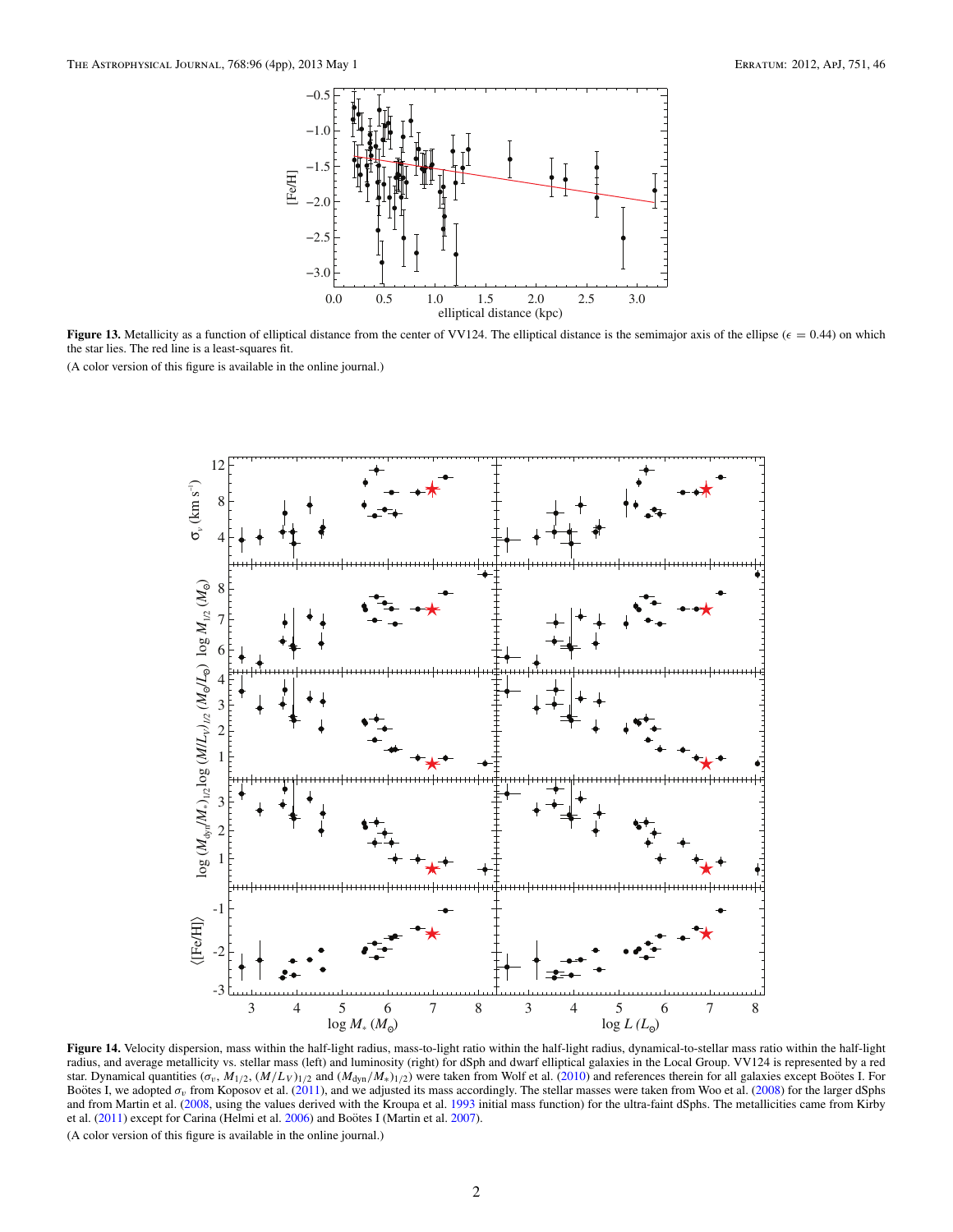| Table 2            |  |  |  |  |
|--------------------|--|--|--|--|
| <b>Target List</b> |  |  |  |  |

<span id="page-2-0"></span>

| ID    | R.A.<br>(J2000) | Decl.<br>(J2000) | g                              | r                | Masks <sup>a</sup>          | S/N<br>$(A^{-1})$ | $v_r$<br>$(km s^{-1})$ | EW(Na <sub>I</sub> 8190)<br>(A) | [Fe/H]                  | Member? | Reason <sup>b</sup> |
|-------|-----------------|------------------|--------------------------------|------------------|-----------------------------|-------------------|------------------------|---------------------------------|-------------------------|---------|---------------------|
| 13585 | 09 15 09.6      |                  | $+524952.0$ $24.351 \pm 0.030$ | $23.295 + 0.043$ |                             | 4.1               | $\cdots$               | $\cdot$                         | $\cdots$                | N       | G                   |
| 16765 | 09 15 10 8      |                  | $+524834.1$ $25.600 + 0.038$   | $23.667 + 0.046$ |                             | 4.9               | $\cdots$               | $\cdots$                        | $\cdot$                 | N       | Bad                 |
| 11688 | 09 15 11 8      | $+52.5012.4$     | $25.268 + 0.029$               | $23.365 + 0.025$ |                             | 15.5              | $\cdots$               | $\cdots$                        | $\cdots$                | N       | G                   |
| 16355 | 09 15 11.8      | $+524850.4$      | $24.183 + 0.011$               | $23.125 + 0.016$ |                             | 4.1               | $\cdots$               | $\cdots$                        | $\cdots$                | N       | <b>Bad</b>          |
| 16895 | 09 15 13 4      | $+524829.4$      | $24.198 + 0.021$               | $23.337 + 0.032$ |                             | 2.2               | $\cdots$               | $\cdot$                         | .                       | N       | <b>Bad</b>          |
| 3705  | 09 15 15 4      | $+52.51.59.3$    | $24.651 + 0.015$               | $23.217 + 0.018$ |                             | 25.6              | $+31.5 \pm 2.7$        | $3.21 \pm 0.24$                 | $\cdots$                | N       | $v_r$ Na            |
| 16598 | 09 15 16 9      | $+524840.7$      | $23.009 + 0.006$               | $21.553 + 0.007$ |                             | 50.9              | $-68.1 \pm 2.4$        | $2.22 \pm 0.06$                 | $\cdots$                | N       | $v_r$ Na Bright     |
| 16798 | 09 15 17.5      | $+524832.7$      | $22.361 + 0.006$               | $20.841 + 0.007$ |                             | 68.8              | $-25.5 + 2.3$          | $2.45 \pm 0.04$                 | $\cdots$                | N       | Na Bright           |
| 7035  | 09 15 17 9      | $+52.50.58.8$    | $22.720 \pm 0.010$             | $22.720 + 0.013$ | 2                           | 16.5              | $\cdots$               | $\cdot$                         | $\cdot$ $\cdot$ $\cdot$ | N       | G                   |
| 7917  | 09 15 19 8      | $+52.5049.5$     | $24.287 + 0.012$               | $23.183 + 0.017$ | $\mathcal{D}_{\mathcal{L}}$ | 13.0              | $-40.1 \pm 4.8$        | $\cdots$                        | $-1.51 \pm 0.23$        | Y       |                     |

**References.** Identifications, coordinates, and photometry from Bellazzini et al. [\(2011\)](#page-3-0).

<sup>a</sup> Number of DEIMOS masks on which the object was observed.

<sup>b</sup> Reasons for non-membership. *vr*: Inappropriate radial velocity. Na: Spectrum shows strong Na i *λ*8190 doublet. G: Spectrum shows emission lines or redshifted Ca H and K lines, indicating that the object is a galaxy. Bright: Target is brighter than the TRGB. Bad: Spectral quality was insufficient for radial velocity measurement. (This table is available in its entirety in a machine-readable form in the online journal. A portion is shown here for guidance regarding its form and content.)

| Property                                                               | Symbol                    | Value                                     |
|------------------------------------------------------------------------|---------------------------|-------------------------------------------|
| Photometry                                                             |                           |                                           |
| Distance <sup>a</sup>                                                  | D                         | $1.36 \pm 0.03$ Mpc                       |
| Luminosity <sup>b</sup>                                                | $L_V$                     | $8.2^{+1.6}_{-1.4} \times 10^6 L_{\odot}$ |
| Stellar mass <sup>c</sup>                                              | $M_{*}$                   | $9.4^{+3.8}_{-2.9} \times 10^6 M_{\odot}$ |
| Gas mass <sup>b</sup>                                                  | $M_{\rm gas}$             | $8.7 \times 10^5 M_{\odot}$               |
| Half-light radius <sup>b</sup>                                         | $R_e$                     | $41\overset{''}{.}3 = 260$ pc             |
| Dynamics                                                               |                           |                                           |
| Mean radial velocity                                                   | $\langle v_r \rangle$     | $-29.1 \pm 1.3$ km s <sup>-1</sup>        |
| Line-of-sight velocity dispersion                                      | $\sigma_v$                | $9.4 \pm 1.0$ km s <sup>-1</sup>          |
| Mass within half-light radius <sup>d</sup>                             | $M_{1/2}$                 | $(2.12 \pm 0.22) \times 10^7 M_{\odot}$   |
| Mass-to-light ratio within half-light radius <sup>d</sup>              | $(M/L_V)_{1/2}$           | $5.2 \pm 1.1 M_{\odot}/L_{\odot}$         |
| Dynamical-to-stellar mass ratio within half-light radius <sup>cd</sup> | $(M_{\rm dyn}/M_*)_{1/2}$ | $4.5 \pm 1.9$                             |
| Total mass <sup>e</sup>                                                | $M_{\text{tot}}$          | $(1.95 \pm 0.40) \times 10^7 M_{\odot}$   |
| Total mass-to-light ratio <sup>e</sup>                                 | $(M/L_V)_{\text{tot}}$    | $4.8 \pm 1.3 M_{\odot}/L_{\odot}$         |
| Metallicity                                                            |                           |                                           |
| Mean metallicity <sup>f</sup>                                          | $\langle [Fe/H] \rangle$  | $-1.58 \pm 0.06$                          |
| Standard deviation                                                     | $\sigma$ ([Fe/H])         | 0.51                                      |
| Median metallicity                                                     | med(Fe/H])                | $-1.52$                                   |
| Median absolute deviation                                              | mad( [Fe/H])              | 0.27                                      |
| Interquartile range                                                    | IQR([Fe/H])               | 0.58                                      |
| <b>Skewness</b>                                                        | Skew(Fe/H])               | $-0.51 \pm 0.31$                          |
| Kurtosis                                                               | Kurt(Fe/H])               | $-0.01 \pm 0.60$                          |
| Yield (simple model)                                                   | $p$ (Simple)              | $0.045_{-0.006}^{+0.007}$ Z <sub>o</sub>  |
| Yield (pre-enriched model)                                             | $p$ (Pre-Enriched)        | $0.044_{-0.007}^{+0.008}$ Z <sub>o</sub>  |
| Initial metallicity (pre-enriched model)                               | $[Fe/H]_0$                | $\le -3.21$                               |
| Yield (extra gas model)                                                | $p$ (Extra Gas)           | $0.041_{-0.005}^{+0.006}$ Z <sub>o</sub>  |
| Extra gas parameter (extra gas model)                                  | M                         | $2.86^{+2.01}_{-1.15}$                    |

**Table 3** Properties of VV124

**References.** a: Jacobs et al. [\(2011\)](#page-3-0). b: Bellazzini et al.

<sup>c</sup> Although Bellazzini et al. assumed  $M_*/L_V = 2$ , we assumed that  $M_*/L_V = 1.10$ , a value more typical of transitiontype dwarfs (Woo et al. [2008\)](#page-3-0). We used this stellar mass-to-light ratio to calculate these quantities. The value could range from 0.8 to 1.5, and we took these limits into account in the estimation of the uncertainties.

<sup>d</sup> Using the formula  $M_{1/2} = 4G^{-1} R_e \sigma_v^2$  (Wolf et al. 2010).

<sup>d</sup> Using the formula  $M_{1/2} = 4G^{-1}R_e\sigma_v^2$  (Wolf et al. [2010\)](#page-3-0).<br><sup>e</sup> Using the formula  $M_{\text{tot}} = 167\mu_r\sigma_v^2$  (Illingworth [1976\)](#page-3-0), which may not be appropriate for VV124. This formula often gives smaller  $M_{\text{tot}}$  than the formula for  $M_{1/2}$ .<br><sup>f</sup> Although Kirby et al. [\(2011\)](#page-3-0) calculated ([Fe/H]) with inverse variance weighting, we present the unweighted mean. The

low S/Ns of many of our spectra cause the error on [Fe/H] to increase strongly with decreasing metallicity. Therefore, the weighted mean would be biased toward high [Fe*/*H].